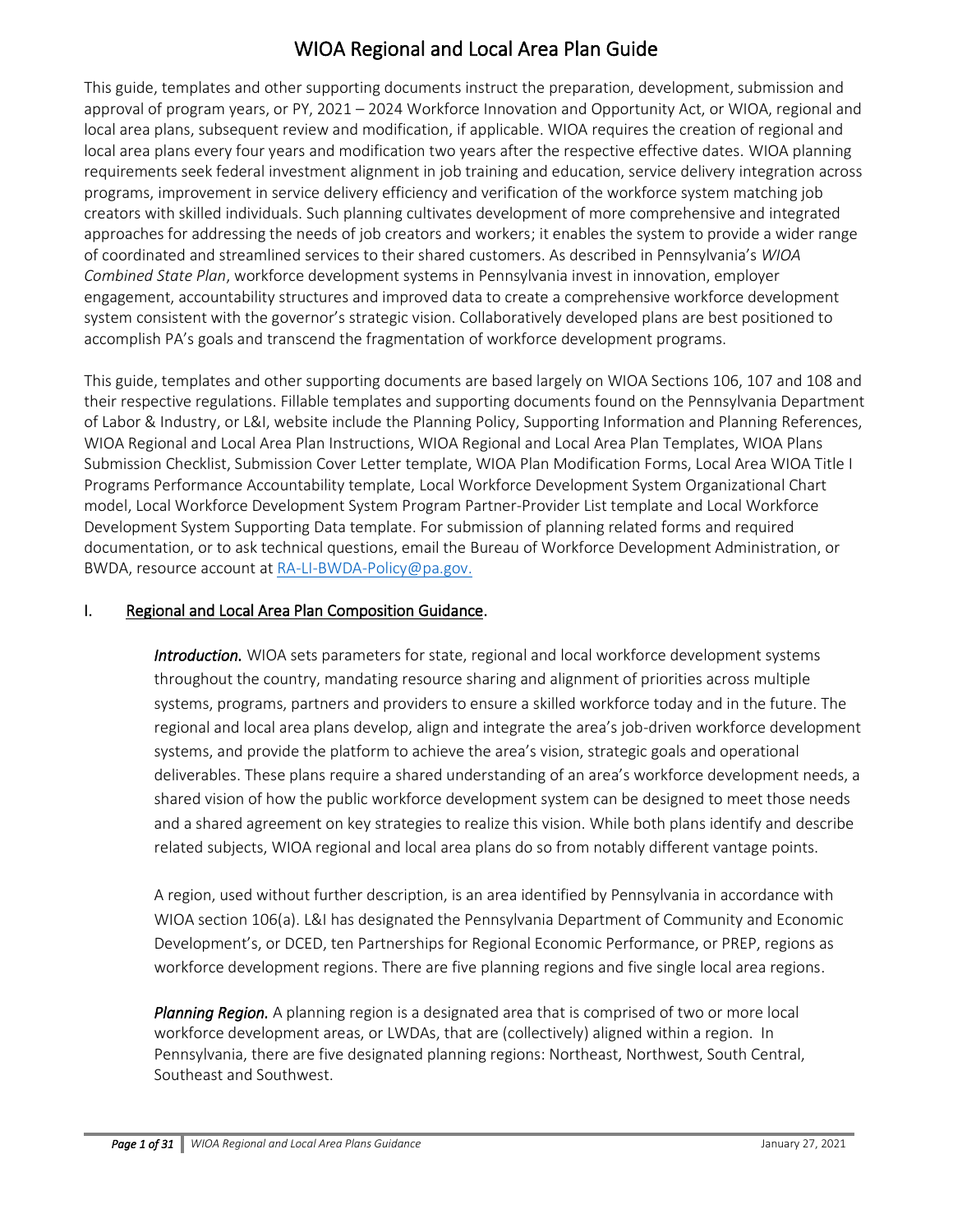*Single Local Area Region.* A single local area region is a designated area that is comprised of a single LWDA. In Pennsylvania, there are five such regions: Central, Lehigh Valley, North Central, Northern Tier and Southern Alleghenies.

## II. Planning.

## A. Regional Planning ("Planning Regions" only).

*Regional Partnerships.* Workforce system stakeholders must consider increasing regional partnerships for general effectiveness. Regional partnership, including intra-regional collaboration, facilitates alignment of workforce development activities with regional economic development activities. It supports the execution and implementation of Sector Strategies and Career Pathways with the likelihood of increasing public returns on investment. Regional cooperation may also lower costs and increase effectiveness of service delivery to businesses spanning to more than one region's local areas and to job seekers through coordination of shared services, processes and operations. Regional partnerships must include the region's collective core program partners and the required program partners throughout a planning region.

*Regional Discussions and Planning Committees.* The regional plan is essentially a discussion of the strategies within a planning region, in written narrative, focused on strategic alignment with coordinated and collaborative efforts. Workforce system stakeholders must establish a regional planning committee for the specific purpose of the regional planning process. Collaboration with applicable program partners and other stakeholders within the planning region is necessary to prepare, develop and submit a WIOA regional plan.

*Regional Plans.* Each local board, their respective chief elected official(s), or CEO(s), as well as other local workforce system stakeholders within a planning region must:

- 1) Use the regional plan template and *Appendix B: Regional Plan Instructions* located on L&I's website.
- 2) Prepare, submit and obtain approval of a regional plan that:
	- satisfies the requirements of WIOA Section 106; 20 CFR Part 679 Subpart D; and L&I policy;
	- provides an opportunity for public comment consistent with Section III*, Public Comment Period;*
	- incorporates local plans for each of the local areas in the planning region; and
	- regularly makes public plan information available electronically and through open meetings.

#### B. Local Area Planning.

*Local Partnerships.* Local workforce system stakeholders must consider increasing partnerships for general effectiveness. Local partnership, including core, required and additional partners, facilitates alignment of workforce development activities with a local one-stop system. It better supports the execution and implementation of local strategies and initiatives with the likelihood of increasing public returns on investment. Local cooperation may also lower costs and increase service delivery effectiveness through the coordination of shared services, processes and operation.

*Local Discussions and Planning Committees.* The local area plan is essentially a discussion of the implementation of cross-partner and cross-program strategies within the local area, in written narrative, focused on program alignment. Workforce system stakeholders must consider the development of planning committees for the specific purpose of the local planning process. Collaboration with the applicable stakeholders within the local area is necessary to prepare, develop and submit a WIOA local area plan.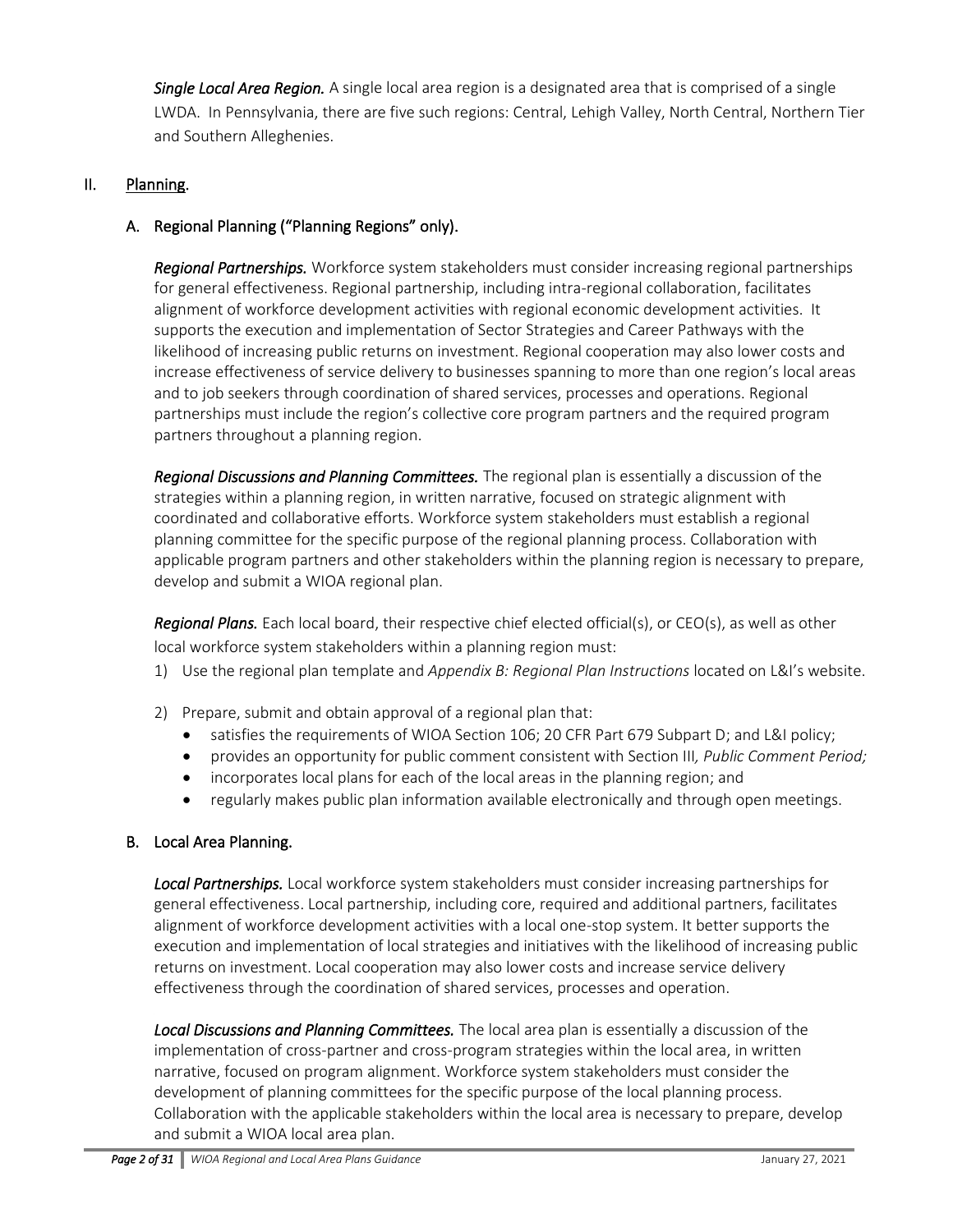*Local Area Plans.* The local board, its respective CEO and other executive decision-making officials of required and additional one-stop system [WIOA Section 107(d)(3)] within both a single local area region and planning region must:

- 1) Use local area plan fillable template and *Appendix C: Local Area Plan Instructions* located on L&I's website.
- 2) Prepare, submit and obtain approval of a local area plan that:
	- satisfies the requirements of WIOA Section 108; 20 CFR Part 679 Subpart D; and L&I policy. The local board and CEO(s) must also jointly approve the local area plan;
	- supports, and is consistent with, the vision, goals and strategy as described in Pennsylvania's WIOA Combined State Plan;
	- provides an opportunity for public comment consistent with Section III, *Public Comment Period*; and
	- regularly makes public plan information available electronically and through open meetings.
- 3) Align with the regional plan (see *Appendix B: Regional Plan Instructions*) and be submitted as a regional plan component. This applies to wherever a local area is designated as part of a "Planning Region".
	- Due to the nature of the regional plan prompts, the local area plan will occasionally request answers that are similar, if not the same, as what is required in the regional plan. The answer does not need to be duplicated in the local area plan. As such, *Appendix C: Local Area Plan Instructions* are edited to guide the "Planning Region" local area plan drafters when these instances occur.
- III. Public Comment Period. Local area plans, and associated regional plan if applicable, must be posted on the submitting LWDB's official internet site as one cohesive document for a *30-day public comment period*. Public comment and input provide an opportunity for interested stakeholders to participate actively, effectively and transparently in the development of the plan. Notification of the posting must be made simultaneously to all relevant regional and local area stakeholders, interested parties and L&I. To allow for adequate opportunity for such comment, local boards must:
	- Make copies of the proposed regional, if applicable, and local area plan (or subsequent review and modification) available to the public through electronic and other means such as public hearings and local news media;
	- Publish the proposed plans on the local board's website;
	- Ensure that proper public notice is provided;
	- Include an opportunity for comment by members of the public;
	- Provide a 30-day period for comment on the plan or subsequent review and modification before its submission to L&I, beginning on the date on which the proposed plan is made available; and
	- Submit any comments that express disagreement with the plan, as well as the action taken by the local board in response to the comments, along with the plan.

#### IV. Plan Submission Requirements and Approval.

- A. Plan Submission Requirements. Prior to submission, the local workforce development boards, or LWDBs, must:
	- Provide a S*ubmission Cover Letter*. Use letterhead from the submitting LWDB and do not exceed one (1) page. The letter is limited to the content on the *Submission Cover Letter Template*; refer to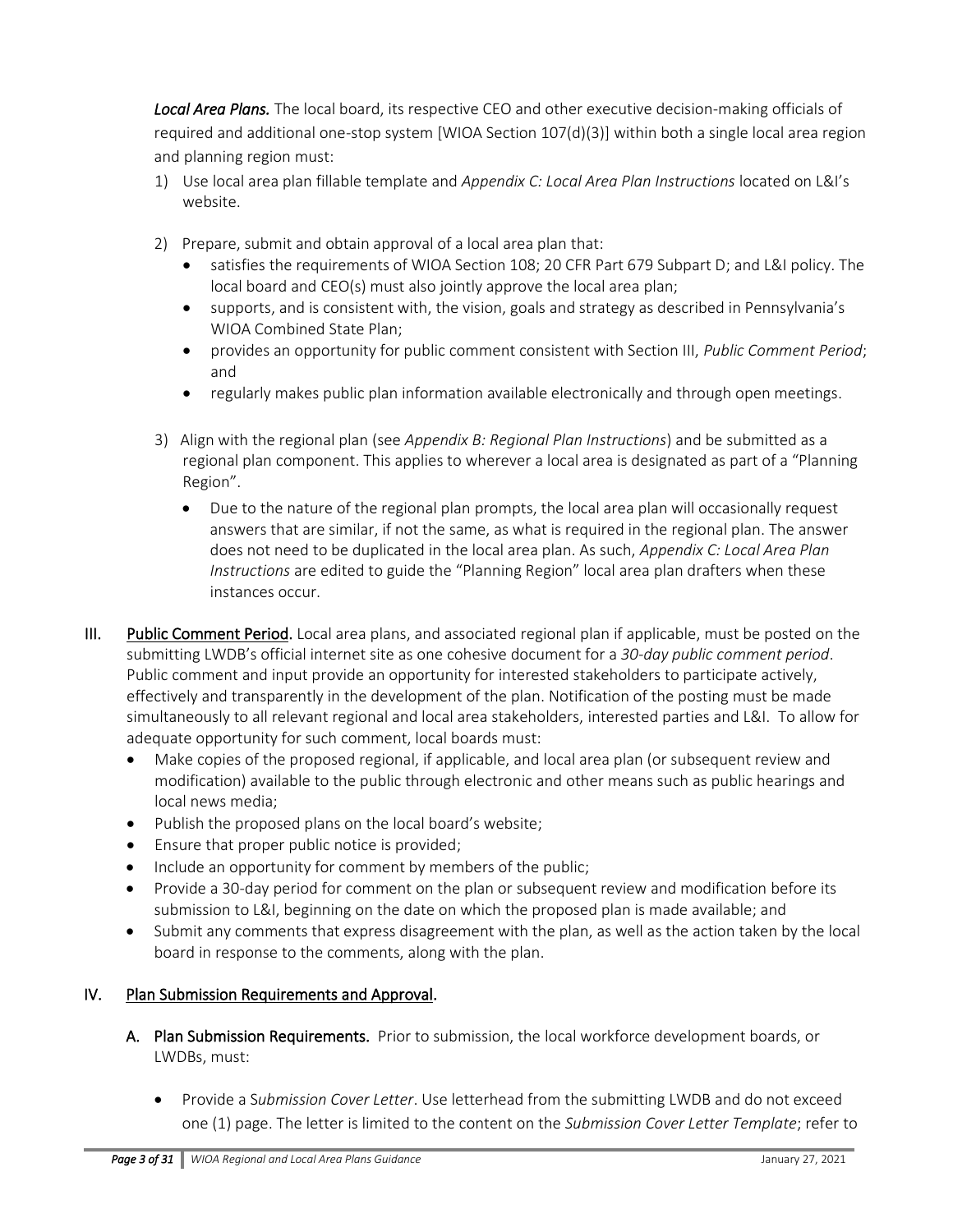the template for additional direction. During the four-year plan, the cover letter is addressed to the Deputy Secretary for Workforce Development of Pennsylvania; the modification cover letter is addressed to the Bureau of Workforce Development Administration Director. The letter briefly describes the reason(s) for the plan; includes a timeline, benchmarks achieved and LWDB engagement; must describe the public comment status and state if public comments are received or not. The letter must contain a brief description of significant changes to the plan because of public comments. It must indicate that the CEO, the LWDB chair member and the full Local Board reviewed and agreed with the submitted plan. The letter is signed and dated by the submitting LWDB's Chair and the respective LWDA's CEO.

- Provide an electronic copy (in Microsoft Word) of the plan and all supporting documents (either in Microsoft Word or PDF). Each local area plan(s), and associated regional plan if applicable, must be submitted to L&I as a unique, separate document. Due to L&I's email system restrictions, the point of contact, or POC, must ensure that any emails submitted must not exceed a maximum of 10 megabytes. Separate plan documents are not to exceed a maximum of 10 megabytes. Ensure the submitted plan uses the structure and format provided; each page of the plan is numbered; and the default typeface (Calibri 11) is used. When plan modifications are necessary, to ease the review burden and improve L&I feedback, use the "strikeout" feature for narrative meant to be deleted; use the "yellow highlight" feature for new narrative or if the narrative context changes due to edits.
- Provide documentation showing that the submitting LWDB published the public notice inviting public comment and that the public notice is published for the required 30 days, in accordance with WIOA Sec. 108 and 20 CFR Part 679. The notice, at a minimum, must summarize the plan, provide the dates of the comment period and how to submit comments. Public notice must account for LWDA(s) affected by the plan creation and/or subsequent review and modification. Stakeholders and interested parties, including L&I agencies, must be notified of the public notice's posting, and how the notice's subject (i.e. the plan and supporting documents) may be accessed. BWDA will accept the following as evidence for fulfilling public notice requirements:
	- $\circ$  if the public notice was posted on the LWDB's website, provide: 1) a screen print of the online posting and website information providing evidence of the first date the public comment period began, and 2) documentation of how stakeholders were informed of the public comment period (e.g., an e-mail to stakeholders and other interested parties).
	- $\circ$  if the public notice was published in the local news media, provide: 1) a copy of the advertisement from the news media; and 2) a billing receipt showing dates of publication.
- Provide a copy of all public comments received and LWDB's comment acknowledgements.
- Verify dates on all submitted documents align (i.e. the board approval date must be the same date on the cover letter, the submitted plan and only at time of subsequent plan modification, the WIOA Plan Modification Forms. The effective date must be the same on the submitted plan and only at time of subsequent plan modification, the WIOA Plan Modification Forms).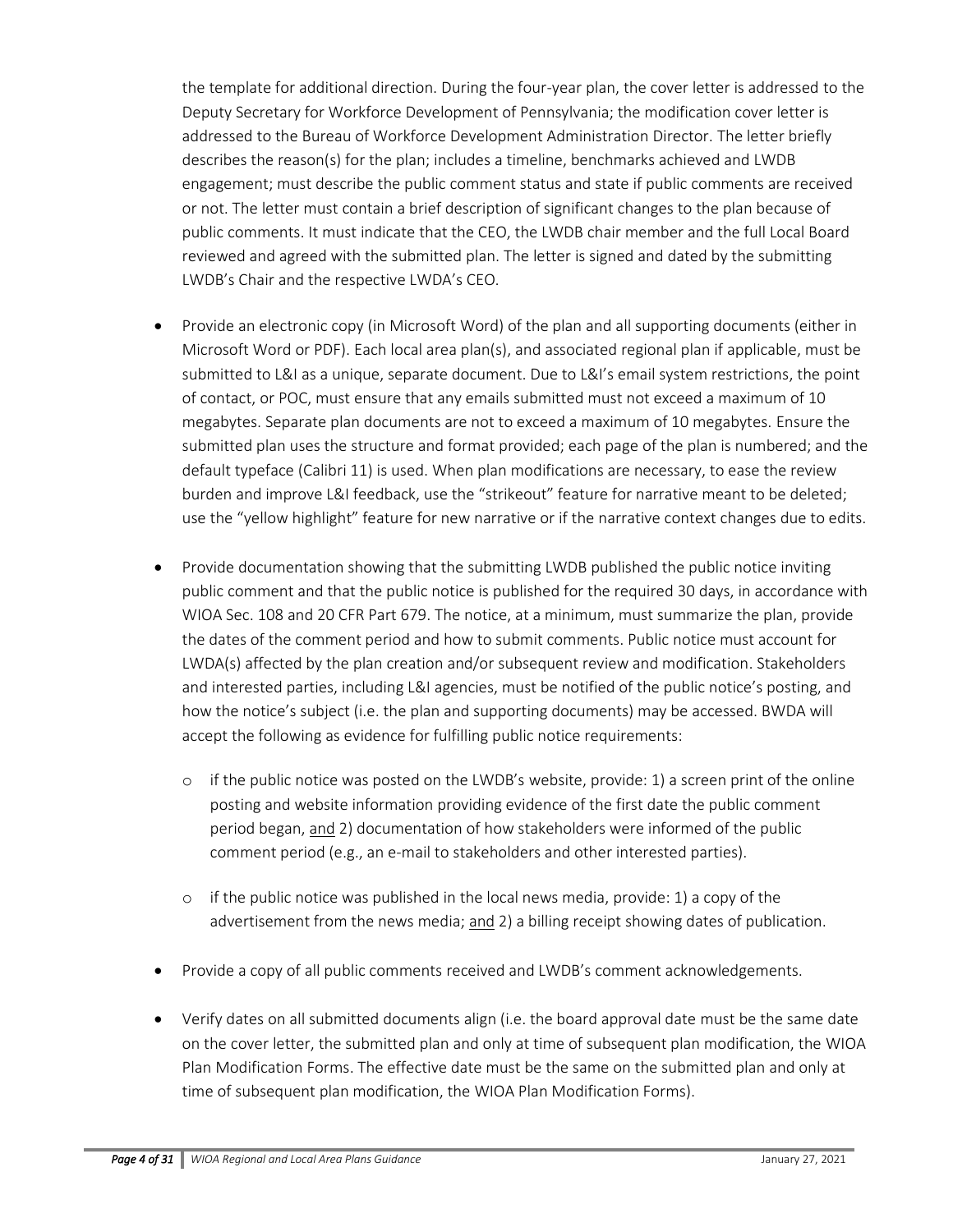- Review and verify the *WIOA Plans Submission Checklist* is completed; refer to the checklist for additional direction.
- **B.** Approval. Plan(s) submitted to L&I are considered approved if:
	- L&I provides notification of approval to local area CEO and LWDB Chairperson; or
	- At least 90 days have passed since the submission of the draft plan without the submitting LWDB receiving any communication from L&I.

L&I may choose not to approve a plan submission for any of the following reasons:

- Deficiencies in workforce investment activities are identified in the region or local area and the designated area has not demonstrated acceptable progress in implementing corrective actions;
- The plan does not comply with the applicable provisions of WIOA and its regulations;
- The plan does not align with the PA WIOA Combined State Plan;
- The plan does not include local area plan submissions from the local board(s) within the workforce planning region; or
- Other reasons as L&I may determine appropriate.

Public Posting of Approved Plan: Local boards must publicly post their approval letter, approved regional, if applicable, and local area plans and supplemental plan information (i.e. local area's WIOA Title I Performance Measures, Local Workforce System Organizational Chart, Partner-Provider List template and Supporting Data template) on the local board's website. It is noted that supplemental plan information will not require plan modification approval as it is expected the local board will make timely revisions to the supplemental plan information. The submitting LWDB must post on their website the approved plan and all supporting documents: L&I Approval Letter; Submission Cover Letter; WIOA Plan and any supplemental pages; WIOA Plan Modification Forms (*when applicable*); proof of legal public notice of the plan's public posting; public comments received and the LWDB's comment acknowledgements.

- V. Structure Exceptions. Consistent with Workforce System Policy (WSP) No. 02-2015, *Local Governance,*  Dec. 18, 2015, those local areas that require a structure exception, must include such narrative within the local area plan. *See Appendix C: Local Area Plan Instructions; Prompt 3.1*.
- VI. Plan Modification. Given the multiyear nature of the regional and local area plans, reassessing the effectiveness and labor market relevance, and when needed, adjusting strategies to respond to the changing economic conditions and workforce needs must occur. WIOA requires modification anytime underlying conditions shift or if plan elements are no longer valid, as detailed in WIOA sections 102(c)(3) and 108(a); therefore, to be compliant with 20 CFR Part 679, all current regional and local area plans must be reviewed, and appropriate modification completed at least every two years after the respective effective dates.

In accordance with WIOA §679.580(b) modifications to the local area plan should reflect changes:

- In the labor market and economic conditions; and
- Other factors affecting the implementation of the local area plan, including but not limited to: o significant changes in local economic conditions;
	- o changes in the financing available to support WIOA Title I and partner-provided WIOA services;
	- o changes to the Local Workforce Development Board structure; and